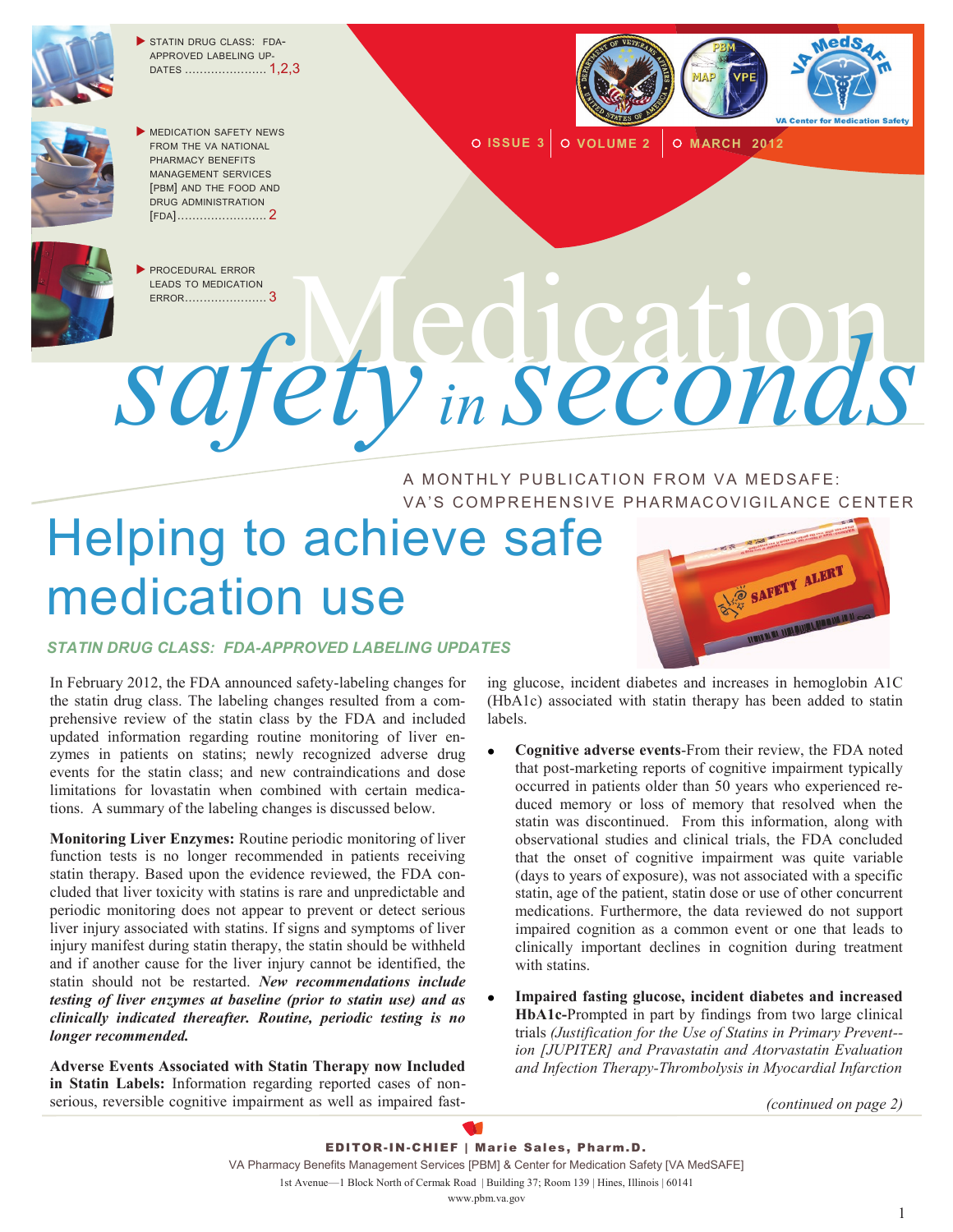### NEWS YOU CAN USE

*FROM THE VA NATIONAL PBM: BULLETINS, COMMUNICATIONS, & RECALLS* 

Lo/Ovral-28 and Norgestrel/Ethinyl Estradiol Tablets - Recall for Inexact Tablet Counts or Out of Sequence Tablets - [National PBM](http://www.pbm.va.gov/vamedsafe/Oral%20Contraceptives%20and%20Packaging%20Error%20Recall_NATIONAL%20PBM%20COMMUNICATION_FINAL_020312.PDF)  [Communication](http://www.pbm.va.gov/vamedsafe/Oral%20Contraceptives%20and%20Packaging%20Error%20Recall_NATIONAL%20PBM%20COMMUNICATION_FINAL_020312.PDF) – 02-03-2012

### NEWS YOU CAN USE

*FROM THE FOOD AND DRUG ADMINISTRATION (FDA)*

### [Important safety label changes to cholesterol-lowering statin drugs](http://www.fda.gov/Drugs/DrugSafety/ucm293101.htm)

02/28/2012

Revisions to the drug labels for the statin drug class include:

- A change in hepatic monitoring requirements; testing of liver enzymes before statin therapy and as clinically indicated thereafter will  $\bullet$ suffice instead of the previous routine/periodic monitoring.
- New adverse event information; cognitive adverse events (memory loss and/or confusion) and increases in glycosylated hemoglobin  $\bullet$ (HbA1c) as well as fasting plasma glucose have been observed/reported with statin use.
- Updates in lovastatin drug-drug interactions, contraindications, and dose limits; this will help to reduce the risk of potential adverse  $\bullet$ events (i.e., muscle injury) when combined with certain medications.

For more information, see "Statin Drug Class: FDA-Approved Labeling Updates" on page 1.

#### CardioGen-82 - [Planned return of CardioGen-82 to market with new Boxed Warning](http://www.fda.gov/Drugs/DrugSafety/ucm291758.htm)

#### 02/15/2012 **(\*\*\* UPDATE FROM 01/12/2012 \*\*\*)**

CardioGen-82 will return to the U.S. market with revised FDA-approved labeling that includes a *Boxed Warning* regarding unintended radiation exposure when the levels of Sr-82 or Sr-85 in the rubidium Rb chloride injection exceed limits ; additional testing information for reducing the risk of exposure to unintended levels of strontium radiation; and instructions on how to identify expired generators and when to stop their use. For optimal results, providers should follow the directions in the new labeling.

#### Victrelis - [Important drug interactions between Victrelis \(boceprevir\) and ritonavir-boosted human immunodeficiency virus \(HIV\) prote](http://www.fda.gov/Drugs/DrugSafety/ucm291119.htm)[ase inhibitor drugs](http://www.fda.gov/Drugs/DrugSafety/ucm291119.htm)

#### 02/8/2012

Co-administration of boceprevir (Victrelis, a hepatitis C virus [HCV] protease inhibitor) and ritonavir-boosted human immunodeficiency virus (HIV) protease inhibitors atazanavir, lopinavir, and darunavir results in a drug interation that can potentially reduce the effectiveness of each, making the use of their combinations not recommended. Boceprevir (Victrelis) is not indicated for use in patients with both HIV-1 and chronic HCV infections due to lack of safety and efficacy data in this coinfected population. In the case of previously initiated coadministration, providers should closely monitor for HCV treatment response and for HCV and HIV virologic rebound.

#### Proton Pump Inhibitors - Clostridum difficile–[associated diarrhea can be associated with stomach acid drugs known as proton pump](http://www.fda.gov/Drugs/DrugSafety/ucm290510.htm) inhibitors (PPIs) 02/08/2012

Evidence from case reports submitted to FDA's Adverse Drug Event Reporting System (AERS) as well as in the medical literature suggests a positive association between the use of PPIs and *Clostridium difficile (C. difficile)* infection and disease, including *C. difficile*associated diarrhea (CDAD) [1.4 to 2.75 times higher risk in PPI-exposed patients compared to non-PPI-exposed patients]. Aside from PPI use, additional factors that may influence the risk of CDAD could include elderly age, chronic and/or concomitant underlying medical conditions, or broad spectrum antibiotic use. Limited data impedes further evaluation of the relationship between the risk of *C. difficile* infection or CDAD and prior PPI use, PPI dose and duration of use, and use of over-the-counter PPIs . Consider a diagnosis of CDAD in PPI users with diarrhea that does not improve, or abdominal pain and fever.

### Helping to achieve safe medication use

*STATIN DRUG CLASS: FDA-APPROVED LABELING CHANGES*

#### *(continued from page 1)*

*22 [PROVE-IT TIMI 22])* of a higher incidence of new diabetes or worsened glycemic control in the statin or high-dose statin group in each trial, the FDA reviewed the published literature and identified several meta-analyses and epidemiological data that supported an effect of statins on incident diabetes (1/1000 patient years [1 case of DM for every 255 patients treated for 4 years] in one meta-analysis involving over 90,000 patients) and increases in HbA1c and/or fasting plasma glucose.

Despite this new information, the FDA indicates that they "...continue to believe that the cardiovascular benefits of statins outweigh these small risks."

**Lovastatin Drug Interactions:** Prompted by the updated simvastatin safety labeling in June 2011 (originating primarily from the SEARCH trial), the lovastatin label has been modified as well due to similar physiochemical and pharmacokinetic properties between lovastatin and simvastatin. The updated lovastatin label also includes new contraindications for lovastatin and more aggressive dose limits for lovastatin when combined with certain medications (See Table 1 on page 3).